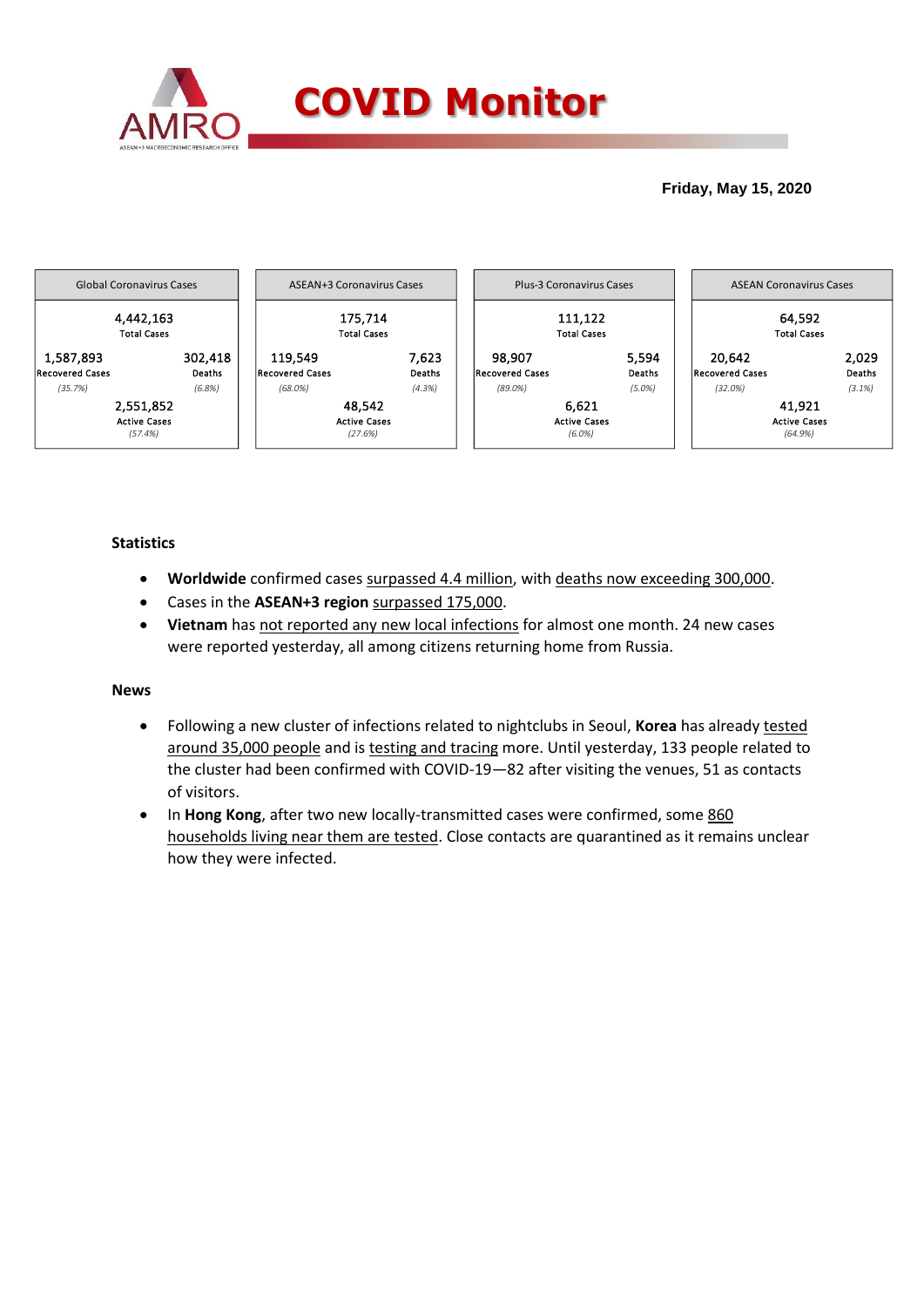

### Overview of Confirmed COVID-19 Cases

Data as of 14/5/2020

| Economy           | <b>Total</b> | Cases per 1M<br>Population | <b>New</b>   | <b>New Cases</b> | <b>New Cases</b><br>$(7$ -day avg) <sup>1</sup> | $\triangle$ New | ∆% New | <b>Total</b><br><b>Deaths</b> | <b>New</b><br><b>Deaths</b> | Fatality | <b>Total</b> | Recovery                 | Active    |
|-------------------|--------------|----------------------------|--------------|------------------|-------------------------------------------------|-----------------|--------|-------------------------------|-----------------------------|----------|--------------|--------------------------|-----------|
|                   | Cases        |                            | Cases        | per 1M Pop.      |                                                 | Cases           | Cases  |                               |                             | Rate (%) | Recovered    | Rate $(%)2$              | Cases     |
| Global            | 4,442,163    |                            | 95,145       |                  |                                                 | 10,082          | 2.2    | 302,418                       | 5,221                       | 6.8      | 1,587,893    | 35.7                     | 2,551,852 |
| ASEAN+3           | 175,714      |                            | 1,746        |                  |                                                 | $-40$           | 1.0    | 7,623                         | 53                          | 4.3      | 119,549      | 68.0                     | 48,542    |
| Plus-3            | 111,122      |                            | 103          |                  |                                                 | $-13$           | 0.1    | 5,594                         | 19                          | 5.0      | 98,907       | 89.0                     | 6,621     |
| <b>ASEAN</b>      | 64,592       |                            | 1,643        |                  |                                                 | $-27$           | 2.6    | 2,029                         | 34                          | 3.1      | 20,642       | 32.0                     | 41,921    |
| China             | 82,933       | 59                         | 4            | 0.0              |                                                 | $\mathbf{1}$    | 0.0    | 4,633                         | 0                           | 5.6      | 78,209       | 94.3                     | 91        |
| Hong Kong, China  | 1,051        | 138                        | $\mathbf{1}$ | 0.1              |                                                 | $-2$            | 0.1    | $\overline{4}$                | $\pmb{0}$                   | 0.4      | 1,009        | 96.0                     | 38        |
| Japan             | 16,120       | 128                        | 71           | 0.6              |                                                 | $-10$           | 0.4    | 697                           | 19                          | 4.3      | 9,868        | 61.2                     | 5,555     |
| Korea             | 11,018       | 212                        | 27           | 0.5              |                                                 | $-2$            | 0.2    | 260                           | $\mathbf 0$                 | 2.4      | 9,821        | 89.1                     | 937       |
|                   |              |                            |              |                  |                                                 |                 |        |                               |                             |          |              |                          |           |
| Indonesia         | 16,006       | 59                         | 568          | 2.1              |                                                 | $-121$          | 3.7    | 1,043                         | 15                          | 6.5      | 3,518        | 22.0                     | 11,445    |
| Malaysia          | 6,819        | 205                        | 40           | 1.2              |                                                 | $\overline{3}$  | 0.6    | 112                           | $\mathbf{1}$                | 1.6      | 5,351        | 78.5                     | 1,356     |
| Philippines       | 11,876       | 108                        | 258          | 2.3              |                                                 | $-10$           | 2.2    | 790                           | 18                          | 6.7      | 2,337        | 19.7                     | 8,749     |
| Singapore         | 26,098       | 4,577                      | 752          | 131.9            |                                                 | 77              | 3.0    | 21                            | $\pmb{0}$                   | 0.1      | 5,973        | 22.9                     | 20,104    |
| Thailand          | 3,018        | 44                         | $\mathbf{1}$ | 0.0              |                                                 | $\mathbf{1}$    | 0.0    | 56                            | 0                           | 1.9      | 2,850        | 94.4                     | 112       |
|                   |              |                            |              |                  |                                                 |                 |        |                               |                             |          |              |                          |           |
| Brunei Darussalam | 141          | 313                        | $\mathbf 0$  | 0.0              |                                                 | $\mathsf 0$     | 0.0    | $\mathbf{1}$                  | $\pmb{0}$                   | 0.7      | 134          | 95.0                     | 6         |
| Cambodia          | 122          | $\overline{7}$             | 0            | 0.0              |                                                 | $\mathbf 0$     | 0.0    | $\mathbf 0$                   | 0                           | 0.0      | 121          | 99.2                     | $\,1\,$   |
| Lao PDR           | 19           | 3                          | $\mathbf 0$  | 0.0              |                                                 | $\mathbf 0$     | 0.0    | $\mathbf 0$                   | $\pmb{0}$                   | 0.0      | 14           | 73.7                     | 5         |
| Myanmar           | 181          | 3                          | 0            | 0.0              |                                                 | $-1$            | 0.0    | 6                             | 0                           | 3.3      | 84           | 46.4                     | 91        |
| Vietnam           | 312          | $\overline{3}$             | 24           | 0.2              |                                                 | 24              | 8.3    | $\mathbf 0$                   | 0                           | 0.0      | 260          | 83.3                     | 52        |
| Belgium           | 54,288       | 4,714                      | 307          | 26.7             |                                                 | 105             | 0.6    | 8,903                         | 60                          | 16.4     | 14,111       | 26.0                     | 31,274    |
| France            | 176,712      | 2,719                      | 731          | 11.2             |                                                 | 480             | 0.4    | 27,381                        | 349                         | 15.5     | 58,300       | 33.0                     | 91,031    |
| Germany           | 174,478      | 2,103                      | 380          | 4.6              |                                                 | $-547$          | 0.2    | 7,884                         | 23                          | 4.5      | 150,300      | 86.1                     | 16,294    |
| Italy             | 223,096      | 3,704                      | 992          | 16.5             |                                                 | 104             | 0.4    | 31,368                        | 262                         | 14.1     | 115,288      | 51.7                     | 76,440    |
| Netherlands       | 43,481       | 2,516                      | 270          | 15.6             |                                                 | 43              | 0.6    | 5,590                         | 28                          | 12.9     |              | $\overline{\phantom{a}}$ |           |
| Spain             | 236,899      | 5,055                      | 849          | 18.1             |                                                 | 188             | 0.4    | 27,321                        | 217                         | 11.5     | 143,374      | 60.5                     | 58,845    |
| Switzerland       | 30,463       | 3,523                      | 50           | 5.8              |                                                 | 17              | 0.2    | 1,872                         | $\overline{2}$              | 6.1      | 27,100       | 89.0                     | 1,491     |
| UK                | 233,151      | 3,467                      | 3,446        | 51.2             |                                                 | 204             | 1.5    | 33,614                        | 428                         | 14.4     |              | $\sim$                   |           |
|                   |              |                            |              |                  |                                                 |                 |        |                               |                             |          |              |                          |           |
| Australia         | 7,019        | 270                        | 30           | 1.2              |                                                 | 21              | 0.4    | 98                            | $\mathbf 0$                 | 1.4      | 6,334        | 90.2                     | 587       |
| Brazil            | 203,165      | 961                        | 13,028       | 61.6             |                                                 | 1,105           | 6.9    | 13,999                        | 759                         | 6.9      | 79,479       | 39.1                     | 109,687   |
| Canada            | 74,781       | 1,978                      | 1,213        | 32.1             |                                                 | 64              | 1.6    | 5,592                         | 167                         | 7.5      | 36,104       | 48.3                     | 33,085    |
| India             | 81,997       | 60                         | 3,942        | 2.9              |                                                 | 179             | 5.1    | 2,649                         | 98                          | 3.2      | 27,969       | 34.1                     | 51,379    |
| Iran              | 114,533      | 1,361                      | 1,808        | 21.5             |                                                 | $-150$          | 1.6    | 6,854                         | 71                          | 6.0      | 90,539       | 79.1                     | 17,140    |
| Russia            | 252,245      | 1,720                      | 9,974        | 68.0             |                                                 | $-54$           | 4.1    | 2,305                         | 93                          | 0.9      | 53,530       | 21.2                     | 196,410   |
| Turkey            | 144,749      | 1,722                      | 1,635        | 19.5             |                                                 | $-4$            | 1.1    | 4,007                         | 55                          | 2.8      | 104,030      | 71.9                     | 36,712    |
| lus               | 1,415,107    | 4,275                      | 27,270       | 82.4             |                                                 | 6,468           | 2.0    | 85,768                        | 1,777                       | 6.1      | 246,414      | 17.4                     | 1,082,925 |

Source: Haver Analytics, sourced from John Hopkins University; AMRO staff calculations.

Notes: New cases since previous day. Δ% refers to percentage change since previous day. Fatality rate measured as deaths per confirmed infections.

1/ Since January 31, 2020. 2/ Recovery rate is a proxy for the stage of the cycle.